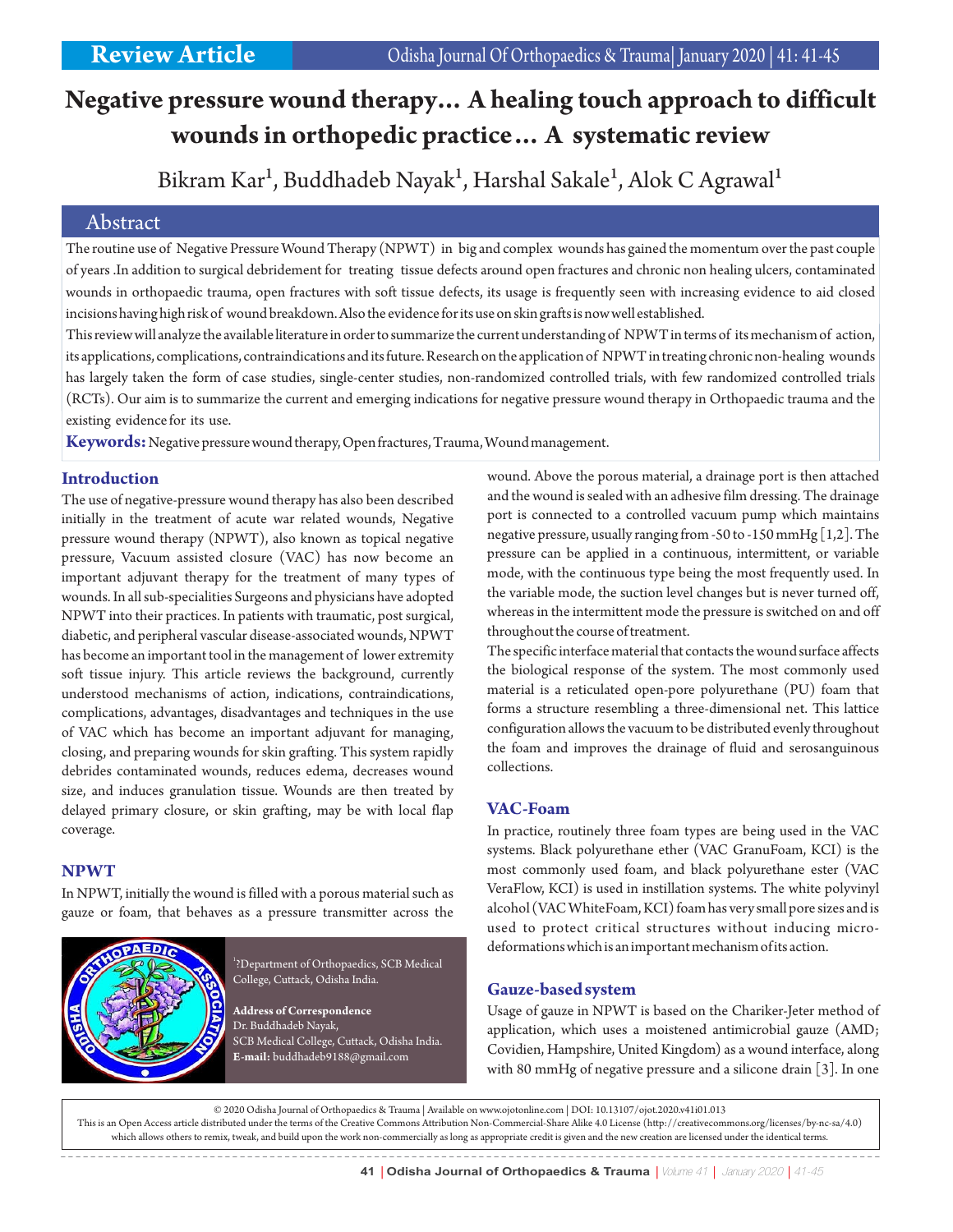retrospective study with a mixed group of patients with challenging wounds, gauze used as a wound filler material was found to achieve reductions in wound size and volume comparable with published data from polyurethane foam-based systems [4].

#### **parts of NPWT**

1. A special pump is used to apply negative pressure

2. Track pad with suction tubing connects to a canister to collect the fluid drainage.

3. A thin clear occlusive dressing seals over the wound.

4. Special foam padding is placed on or within the wound.

#### **The NPWT system**

• Draws fluid from the wound, decreases edema.

- Allows the wound to shrink in.
- Encourages new granulation tissue to proliferate.

• Both foam and gauze have been shown to be equally effective at wound contraction and stimulation of blood flow at the wound edge [5]. Foam has been shown to provide rapid granulation, but this can be offset by in-growth with potential to disturb the epithelialization process and also be painful when the foam is changed [6-9].

#### **Primary mechanisms**

NPWT is thought to promote wound healing via four primary mechanisms: (1) fluid removal; (2) macro-deformation; (3)microdeformation; and (4) alteration of the wound environment.

#### **Fluid removal:**

By removing fluid, the compression forces acting on the microvasculature allow increased blood flow and perfusion of the tissue [10]. The adhesive film dressing covering the wound is semipermeable and hence allows some air to enter the system preventing a fluid lock and enabling continuous fluid removal.

#### **Macro-deformation:**

Macrodeformation, or wound shrinkage, occurs when suction is applied to the foam causing pore collapse. This results in deformational forces being exerted on the wound edges, which draws them together. Macrodeformation can also induce compressive forces such as when these devices are used circumferentially on extremities [11,12]. Studies in a porcine model showed that suction of 125 mmHg can decrease the volume of a PU foam by approximately 80% resulting in a significant shrinkage of the wound [13,14].

#### **Micro-deformation:**

Microdeformation is the mechanical changes which occur on the microscopic scale when suction is applied to the porous material resulting in an undulated wound surface. Via the extracellular cell matrix (ECM), mechanical forces, which include compression and tension from the foam, shear and hydrostatic forces from the extracellular fluid, and the effect of gravity, are transmitted throughout the tissue shear forces which affect the cytoskeleton and activate a signaling cascade, similarly upregulates granulation tissue formation and, hence, enhances wound healing [15-17]. Besides that, microdeformation is believed to stimulate angiogenesis on the the

wound bed [1]. The details have been described in the secondary effects of NPWT. Localized hypoxia produced by Microdeformation also results in an increase in local vascularity.

Alteration of the wound environment: Continuous evacuation of fluid along with proteins and electrolytes may stabilize osmotic and oncotic gradients at the wound surface. A warm wound environment [10] is produced by the insulating action of foam and drape. The semipermeable nature of drape helps in maintaining a sterile, moist environment by reducing wound contamination with microorganisms and also minimizes evaporation of water from the wound.

These four primary mechanisms of NPWT affect various wound healing processes including neurogenesis, hemostasis, angiogenesis, modulation of inflammation, cellular proliferation, differentiation, and migration, granulation formation, and alterations in bioburden.

MDWT has been related to upregulation of neurotrophin nerve growth factor, substance-P, and calcitonin gene-related peptide [18]. There occurs a transient elevation Epinephrine and norepinephrine, which is followed by a slower but more long-lasting elevation of substance P and neuropeptide- Y. Neuropeptides are believed to be key homeostatic factors in the skin which play a role in the secondary effects of NPWT. The extent of neurogenesis has been directly linked to the level of microdeformation. In addition, intermittent suction results in greater neurogenesis than continuous MDWT. MDWT treatment of chronic wounds results in increased micro vessel density. Microdeformation causes temporary hypoperfusion to the wound edge resulting in localized hypoxia of the tissues, subsequent upregulation of hypoxia-inducible factor-1α and in turn increased VEGF expression which ultimately leads to increased angiogenesis [19]. Similar results to angiogenic response stimulation have been replicated in in vitro studies using intermittent MDWT. Furthermore, in vivo studies in patients have shown a difference between the initial and final stages of wound healing. Initially MDWT results in upregulation of angiogenin-2 (Ang-2) expression and downregulation of angiogenin-1 (Ang-1) expression, hence leading to decreased ratios of Ang-1/Ang-2. This favors destabilization and regression of micro vessels leading to increased angiogenesis. In contrast, in the latter stages, Ang-1 is increased and the ratio of Ang-1/Ang-2 also increases. There occurs a Phosphorylation of tyrosine kinase receptor-2, which enhances micro vessel stabilization and promoting micro vessel maturation.

#### **Objective**

The objective of this study is to investigate the safety and effectiveness of negative-pressure wound therapy use in the treatment of patients with compound fractures, non healing chronic wounds, diabetic ulcerations, resistant bed sores.

#### **Methods**

Randomized controlled trials and larger studies have been published studying the clinical benefits of NPWT in orthopaedic trauma setting as well as in many surgical cases. This allows clinicians such as those in the International Negative Pressure Wound Therapy Expert Panel (NPWT-EP), who have met annually since 2009, to establish an international consensus that allows the formulation of clinical guidelines.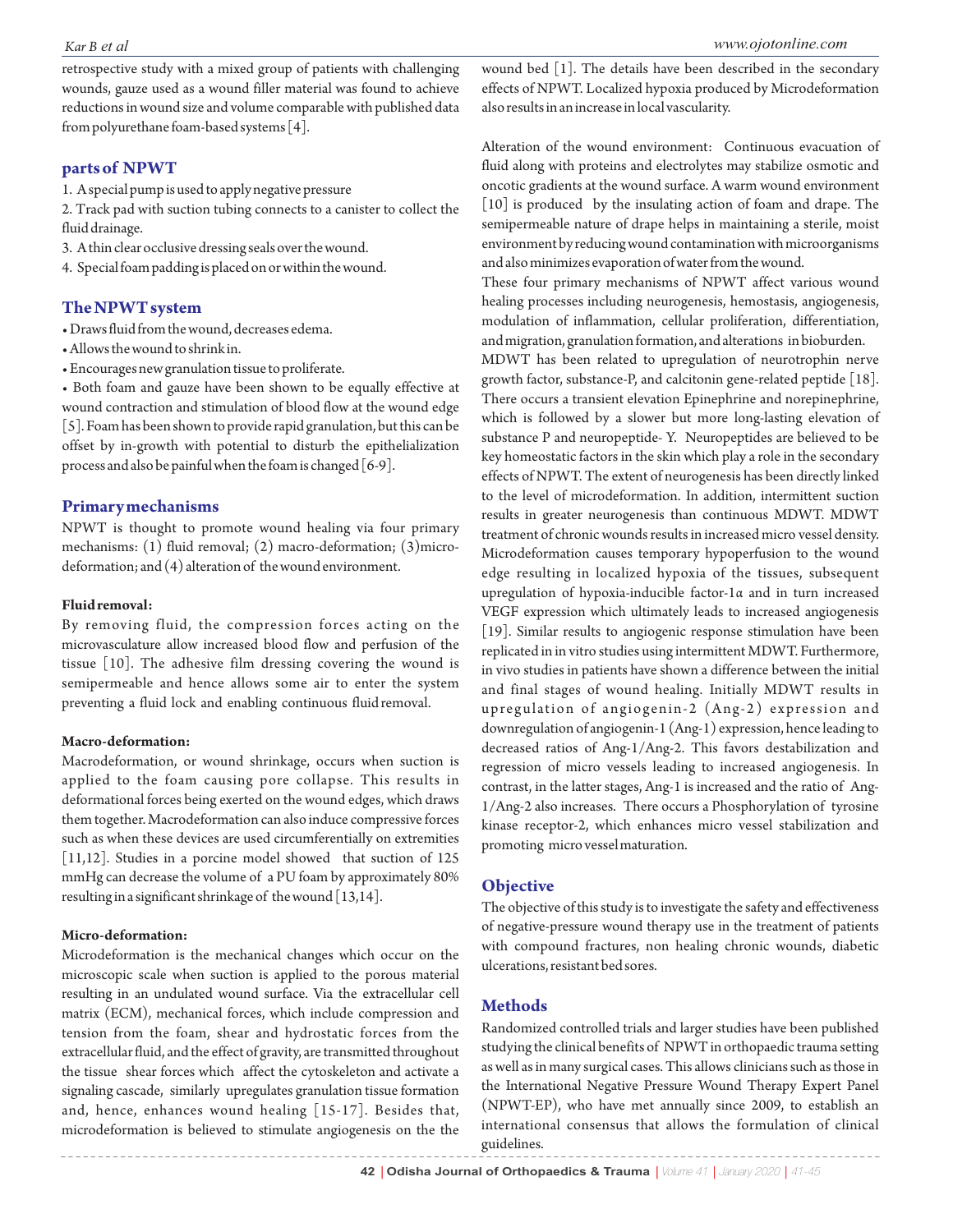Encourages new healthy tissue growth and blood vessels to form We searched the following electronic databases to identify reports of relevant randomized clinical trials: the Cochrane Wounds Group Specialized Register (searched 11 November 2011); the Cochrane Central Register of Controlled Trials (CENTRAL) (The Cochrane Library 2011, Issue 4); Database of Abstracts of Reviews of Effects (The Cochrane Library 2011, Issue 4); Ovid MEDLINE (2005 to October Week 4 2011); Ovid MEDLINE (In‐Process & Other Non‐Indexed Citations 8 November 2011); Ovid EMBASE (2009 to 2011 Week 44); and EBSCO CINAHL (1982 to 04 November 2011). One trial (87 participants) compared a commercial negative pressure device (VAC® KCI, San Antonio, Texas) with a negative pressure system developed in the hospital (GSUC). The wound complication rate was lower in the GSUC group (VAC® 3/42; GSUC 0/45); the RR was 0.13 (95% CI 0.01 to 2.51). The mean cost to supply equipment for VAC® therapy was USD 96.51/day compared to USD 4.22/day for the GSUC therapy  $(P = 0.01)$ . Labour costs for dressing changes were similar. Pain intensity score was also reported to be lower in the GSUC group when compared with the VAC<sup>®</sup> group ( $p = 0.02$ ). Indications for the use of negative pressure wound therapy (NPWT) have included including the use on clean, closed incisions and skin grafts. Joan Webster et al concluded that there is no evidence for the effectiveness of NPWT on complete healing of wounds expected to heal by primary intention. There are clear cost benefits when non‐commercial systems are used to create the negative pressure required for wound therapy, with no apparent reduction in clinical outcome. Pain levels are also rated lower when hospital systems are compared with their commercial counterparts. The high incidence of blisters occurring when NPWT is used following orthopaedic surgery suggests that the therapy should be limited until safety in this population is established.

Malmsjö M et al [20] Negative-pressure wound therapy using gauze or open-cell polyurethane foam: similar early effects on pressure transduction and tissue contraction in an experimental porcine wound model.

The experimental study designed by them shows that gauze and foam are equally effective at delivering negative pressure and creating mechanical deformation of the wound.

Diabetic foot wounds, particularly those secondary to amputation, are very complex and difficult to treat.

David G Armstrong, et al [21] have done a amulticenter, randomized controlled trial on Negative pressure wound therapy after partial diabetic foot amputation. They have investigated whether negative pressure wound therapy (NPWT) improves the proportion and rate of wound healing after partial foot amputation in patients with diabetes and found that; More patients healed in the NPWT group than in the control group (43 [56%] Vs 33 [39%], p=0•040). The rateof wound healing, based on the time to complete closure, was faster in the NPWT group than in controls  $(p=0.005)$ .

The rate of granulation tissue formation, based on the time to 76–100% formation in the wound bed, was faster in the NPWT group than in controls (p=0•002). The frequency and severity of adverse events (of which the most common was wound infection) were similar in both treatment groups.

Retrospective clinical evaluation of gauze‐based negative pressure wound therapy PE Campbell, GS Smith…et al [4] have demonstrated that Negative pressure wound therapy (NPWT) is an established modality in the treatment of challenging wounds. However, most existing clinical evidence is derived from the use of open‐cell polyurethane foam at− 125 mmHg. Alternative negative pressure systems are becoming available, which use gauze at a pressure of 80 mmHg which is more or less similar to the effectiveness of polyurethane foam , but excitingly cost effective .

MW Kaufman et al [7] published their article stating that the management of chronic, nonhealing, draining wounds is challenging for the wound continence nurse and other health care providers involved in skin integrity care. Vacuum-assisted closure (VAC) therapy has proven cost efficient, safe, and effective as a treatment modality in wound care.

Resection of musculoskeletal tumors may result in large soft tissue defects that cannot be closed primarily and require prolonged dressing changes and complex surgical interventions for wound coverage. Jacob Bickels et al [8] retrospectively reviewed 23 patients with such defects treated with a vacuum-assistedwound closure system and compared the outcome of these patients with a control group. The study group included 15 women and 8 men who had their wounds located at the back (two), pelvic girdle (eleven), thigh (eight), and leg (two). Treatment included sealed wound coverage with poly-urethane foam and overlying tape connected to a vacuum pump. The use of vacuum-assisted wound closure facilitates wound healing and primary wound closure in patients who have a large soft tissue defect after resection of a musculoskeletal tumor.

Shirakawa M1, Isseroff RR [9] also concluded that Topical negative pressure devices have been used effectively in a number of different types of wounds, including chronic wounds. They are believed to hasten wound healing by (a) maintaining a moist environment, (b) removing wound exudates, (c) increasing local blood flow, (d) increasing granulation tissue formation, (e) applying mechanical pressure to promote wound closure, and (f) reducing bacterial loads in the wound. Multiple non randomized, non-controlled studies have reported that the use of these devices results in faster healing times and more successful closures. Five small randomized, controlled trials have also shown favorable outcomes with the use of topical negative pressure devices compared with conventional treatment.

N. Kairinos, et al [22] enquired whether negative-pressure wound therapy reduce or increase the pressure of wound tissues? This question has never been addressed by a study on living tissues. Their study was to evaluate the nature of tissue pressure changes in relation to negative-pressure wound therapy.

In their study, three negative-pressure wound therapy dressing configurations were evaluated - circumferential, non circumferential, and those within a cavity - on 15 human wounds, with five wounds in each category. Tissue pressure changes were recorded (using a strain gauge sensor) for each 75-mmHg increment in suction, up to 450 mmHg. In the circumferential and noncircumferential groups, tissue pressure was also measured over a 48-hour period at a set suction pressure of  $125$  mmHg (n = 10).

In all three groups, mean tissue pressure increased proportionately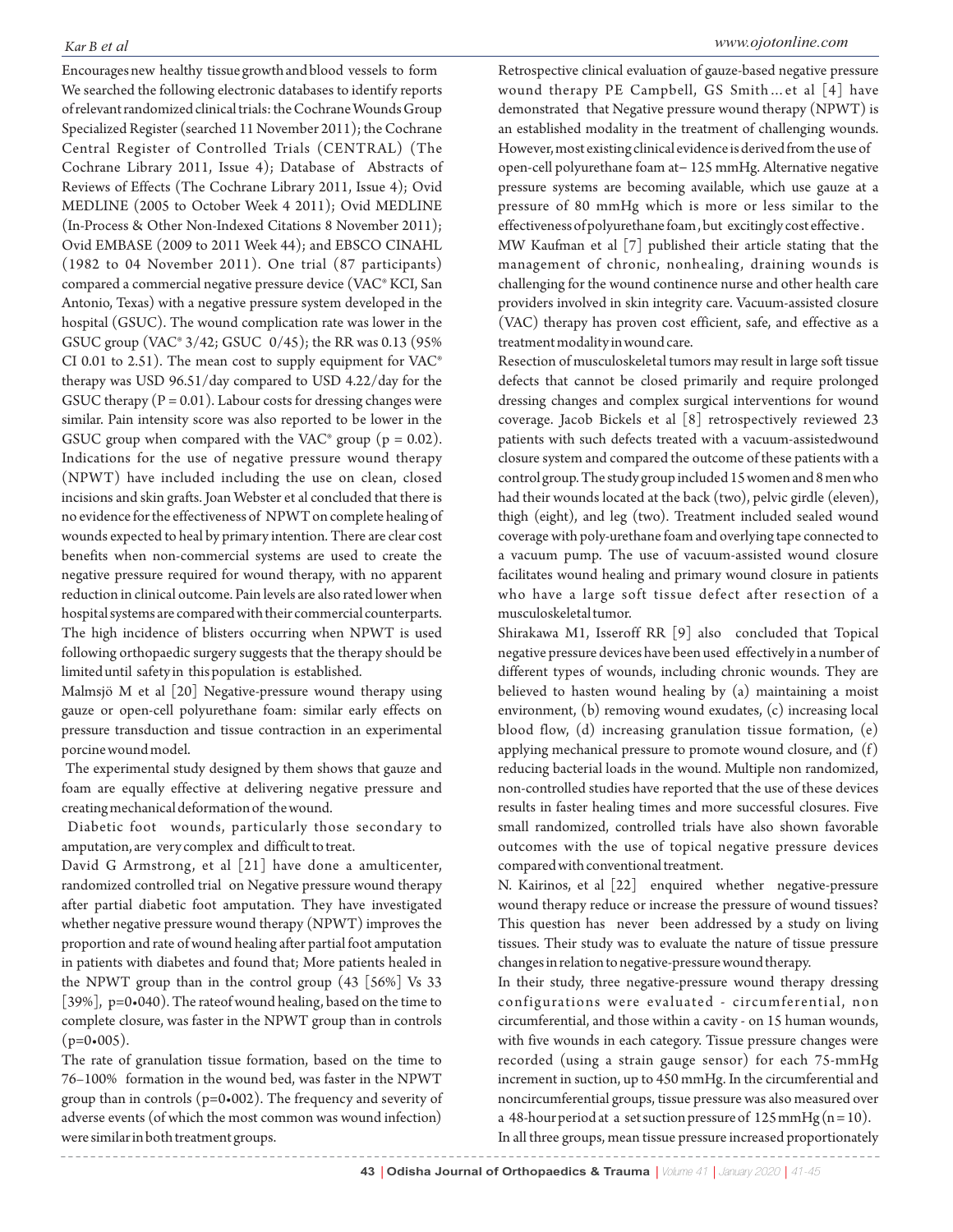to the amount of suction applied (p < 0.0005). Mean tissue pressure increments resulting from the circumferential dressings were significantly higher than those resulting from the non circumferential  $(p < 0.0005)$  or cavity group  $(p < 0.0005)$ ; however, there was no significant difference between the latter two groups ( $p = 0.269$ ). Over the 48-hour period, there was a significant mean reduction in the (increased) tissue pressure ( $p < 0.04$  for circumferential and  $p <$ 0.0005 for non circumferential), but in only three of 10 cases did this reduce to pressures less than those before dressing application.

They concluded that: Negative-pressure wound therapy increases tissue pressure proportionately to the amount of suction, although this becomes less pronounced over 48 hours. This suggests that negative-pressure wound therapy dressings should be used with caution on tissues with compromised perfusion, particularly when they are circumferential.

## **Conclusion**

In a number of orthopaedic trauma related wounds, NPWT behaves an attractive alternative to standard dressings. It acts as a sealant against contamination and reduces the number of dressing changes. It also causes a significant reduction in the rate of infection. Routine NWPT practice should always include regular wound re-evaluation with debridement and irrigation as required. With increasing adoption of

## References

- 1. Huang C, Leavitt T, Bayer LR, Orgill DP. Effect of negative pressure wound therapy on wound healing. CurrProbl Surg. 2014;51:301- 331.
- 2. Malmsjö M, Borgquist O. NPWT settings and dressing choices made easy. Wounds International. 2010;1:1-6.
- 3. Chariker ME, Jeter KF, Tintle TE, Ottsford JE. Effective management of incisional and cutaneous fistulae with closed suction wound drainage. Contemp Surg. 1989;34:59 63.
- 4. Campbell PE, Smith GS, Smith JM. Retrospective clinical evaluation of gauze-based negative pressure wound therapy. Int Wound J. 2008;5:280-286.
- 5. Malmsjo M, Ingemansson R, Martin R, Huddelston E. Negative pressure wound therapy using gauze or polyurethane open cell foam: similar early effects on pressure transduction and tissue contraction in an experimental porcine wound model. Wound Repair Regen. 2009;17(2):200–5.
- 6. Campbell PE, Smith GS, Smith JM. Retrospective clinical evaluation of gauze based negative pressure wound therapy. Int Wound J. 2008;5:280–6.
- 7. Kaufman M, Pahl D. Vacuum-assisted closure therapy: wound care and nursing implications. Dermatol Nurse. 2003;4:317–25.
- 8. Bickels J, Kollender Y, Wittig JC , et al. Vacuum-assisted closure after resection of musculoskeletal tumours. ClinOrthopRelat Res. 2005;441:346–50.
- 9. Shirikawa M, Isseroff R. Topical negative pressure devices. Arch Dermatol. 2005;141(11):144
- 10. Argenta LC, Morykwas MJ. Vacuum-assisted closure: a new

NPWT and some good evidence for its efficacy, research centers may now not be willing to subject patients to standard dressings as control groups for trials.

In recent years, there are some extended indications, with some encouraging early results from the use of NPWT on post-traumatic surgical incisions, burn wounds, and skin grafts. Although various types of systems are being practiced in different centers, principle remains same and efficacy also remain similar. Further studies are, however, still required in a number of areas such as the duration of therapy, the effect on antibiotic concentration, and the effect on the type of dressing subjected to NWPT; for example silver impregnated, or gauze versus sponge.

method for wound control and treatment: clinical experience. Ann Plast Surg. 1997;38:563-576; discussion 577

- 11. Kairinos N, Solomons M, Hudson DA. Negative-pressure wound therapy I: the paradox of negative-pressure wound therapy. PlastReconstr Surg. 2009;123:589-598; discussion 599-600.
- 12. Kairinos N, Solomons M, Hudson DA. The paradox of negative pressure wound therapy--in vitro studies. J PlastReconstrAesthet Surg. 2010;63:174-179.
- 13. Scherer SS, Pietramaggiori G, Mathews JC, Prsa MJ, Huang S, Orgill DP. The mechanism of action of the vacuum-assisted closure device. PlastReconstr Surg. 2008;122:786-797]
- 14. Borgquist O, Ingemansson R, Malmsjö M. The influence of low and high pressure levels during negative-pressure wound therapy on wound contraction and fluid evacuation. PlastReconstr Surg. 2011;127:551-559
- 15. Lancerotto L, Bayer LR, Orgill DP. Mechanisms of action of microdeformational wound therapy.Semin Cell Dev Biol. 2012;23:987-992. [PubMed] [DOI]
- 16. Younan G, Ogawa R, Ramirez M, Helm D, Dastouri P, Orgill DP. Analysis of nerve and neuropeptide patterns in vacuum-assisted closure-treated diabetic murine wounds. PlastReconstr Surg. 2010;126:87-96.
- 17. Armstrong DG, Lavery LA. Diabetic Foot Study Consortium.Negative pressure wound therapy after partial diabetic foot amputation: a multicntre randomized controlled trial. Lancet. 2005; 366(9498):1704
- 18. Rivilis I, Milkiewicz M, Boyd P, Goldstein J, Brown MD, Egginton